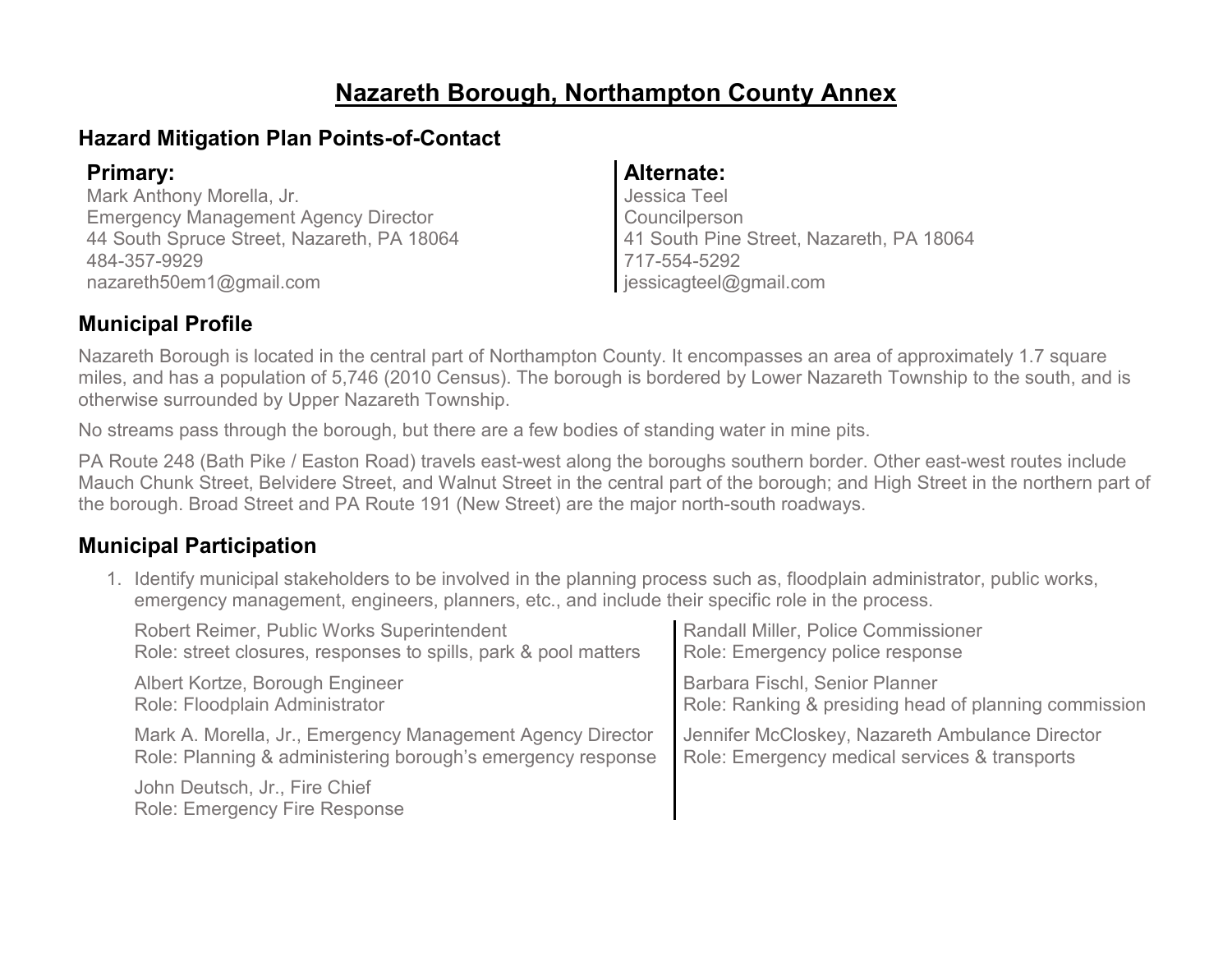#### **Municipal Participation –** *continued*

2. Identify community stakeholders such as; neighborhood groups, religious groups, major employers / businesses, etc., that will be informed and / or involved in the planning process and describe how they will be involved.

Moravian Hall Square, Borough's largest employer Alexandria Manor, senior living Oliver Border House, senior living

3. Describe how the public **will be engaged** in the current planning process examples, newsletters, social media, etc., **and how they were engaged** since the 2013 Hazard Mitigation Plan.

Newsletter will update residents. Borough website will publish updates. Police Facebook page will inform those who use social media.

#### **Compliance with the National Flood Insurance Program (NFIP)**

| <b>Topic</b>                                                                                                                                      | Identify source of information, if<br>different from the one listed.  | <b>Additional Comments</b>                                                                                   |
|---------------------------------------------------------------------------------------------------------------------------------------------------|-----------------------------------------------------------------------|--------------------------------------------------------------------------------------------------------------|
| <b>1. Staff Resources</b>                                                                                                                         |                                                                       |                                                                                                              |
| Is the Community Floodplain Administrator (FPA) or NFIP Coordinator certified?                                                                    | <b>Community FPA</b>                                                  | <b>No</b>                                                                                                    |
| Is floodplain management an auxiliary function?                                                                                                   | <b>Community FPA</b>                                                  | Yes                                                                                                          |
| Provide an explanation of NFIP administration services (e.g., permit review, GGIS,<br>education or outreach, inspections, engineering capability) | <b>Community FPA</b>                                                  | Technical guidance, plan & permit<br>review, site visits (if requested),<br>assistance with map information. |
| What are the barriers to running an effective NFIP program in the community, if any?                                                              | <b>Community FPA</b>                                                  | None                                                                                                         |
| 2. Compliance History                                                                                                                             |                                                                       |                                                                                                              |
| Is the community in good standing with the NFIP?                                                                                                  | State NFIP Coordinator, FEMA NFIP<br>Specialist, or community records | Yes                                                                                                          |
| Are there any outstanding compliance issues (i.e., current violations)?                                                                           |                                                                       | No outstanding issues or violations.                                                                         |
| When was the most recent Community Assistance Visits (CAV) or Community<br>Assistance Contact (CAC)?                                              |                                                                       | Not known.                                                                                                   |
| Is a CAV or CAC scheduled or needed?                                                                                                              |                                                                       | Not scheduled at this time.                                                                                  |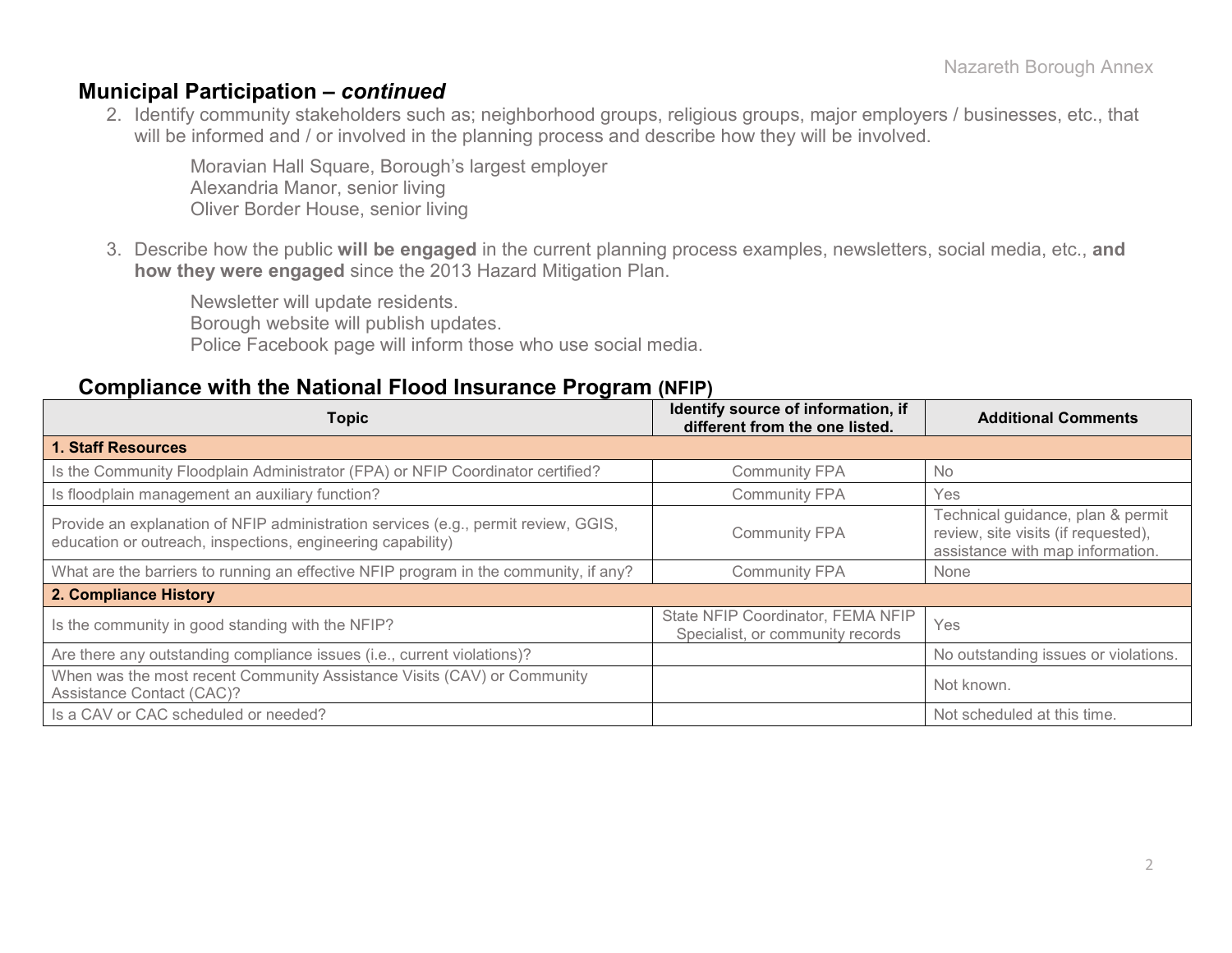Nazareth Borough Annex

# **Compliance with the National Flood Insurance Program (NFIP) –** *continued*

| <b>Topic</b>                                                                                                                                     | Identify source of information, if<br>different from the one listed.     | <b>Additional Comments</b>                                                            |
|--------------------------------------------------------------------------------------------------------------------------------------------------|--------------------------------------------------------------------------|---------------------------------------------------------------------------------------|
| 3. Regulation                                                                                                                                    |                                                                          |                                                                                       |
| When did the community enter the NFIP?                                                                                                           | <b>NFIP Community Status Book</b>                                        | Unknown                                                                               |
| Are the Flood Insurance Rate Maps (FIRMs) digital or paper?<br>How are residents assisted with mapping?                                          | <b>Community FPA</b>                                                     | Paper, they would be assisted by<br>the floodplain administrator.                     |
| Do floodplain regulations meet or exceed FEMA or State minimum requirements?<br>If so, in what ways?                                             | <b>Community FPA</b>                                                     | Meet the current FEMA<br>requirements per the Borough's<br>2014 Floodplain ordinance. |
| Describe the permitting process                                                                                                                  | Community FPA, State, FEMA NFIP                                          | Per Part 2 of the floodplain<br>ordinance.                                            |
| <b>4. Insurance Summary</b>                                                                                                                      |                                                                          |                                                                                       |
| How many NFIP policies are in the community?<br>What is the total premium and coverage?                                                          | State NFIP Coordinator or<br><b>FEMA NFIP Specialist</b>                 | Not known                                                                             |
| How many claims have been paid in the community? What is the total amount of<br>paid claims? How many substantial damage claims have there been? | FEMA NFIP or<br><b>Insurance Specialist</b>                              | Not known                                                                             |
| How many structures are exposed to flood risk within the community?                                                                              | <b>Community FPA or GIS Analyst</b>                                      | Approximately 10-12                                                                   |
| Describe any areas of flood risk with limited NFIP policy coverage                                                                               | Community FPA or<br><b>FEMA Insurance Specialist</b>                     | Not applicable                                                                        |
| 5. Community Rating System (CRS)                                                                                                                 |                                                                          |                                                                                       |
| Does the community participate in CRS?                                                                                                           | Community FPA, State, or FEMA NFIP                                       | No                                                                                    |
| If so, what is the community's CRS Class Ranking?                                                                                                | Flood Insurance Manual<br>(http://www.fema.gov/floodinsurancemanual.gov) | N/A                                                                                   |
| What categories and activities provide CRS points and how can the Class be<br>improved?                                                          |                                                                          | N/A                                                                                   |
| Does the plan include CRS planning requirements?                                                                                                 | Community FPA, FEMA CRS<br>Coordinator, or ISO representative            | N/A                                                                                   |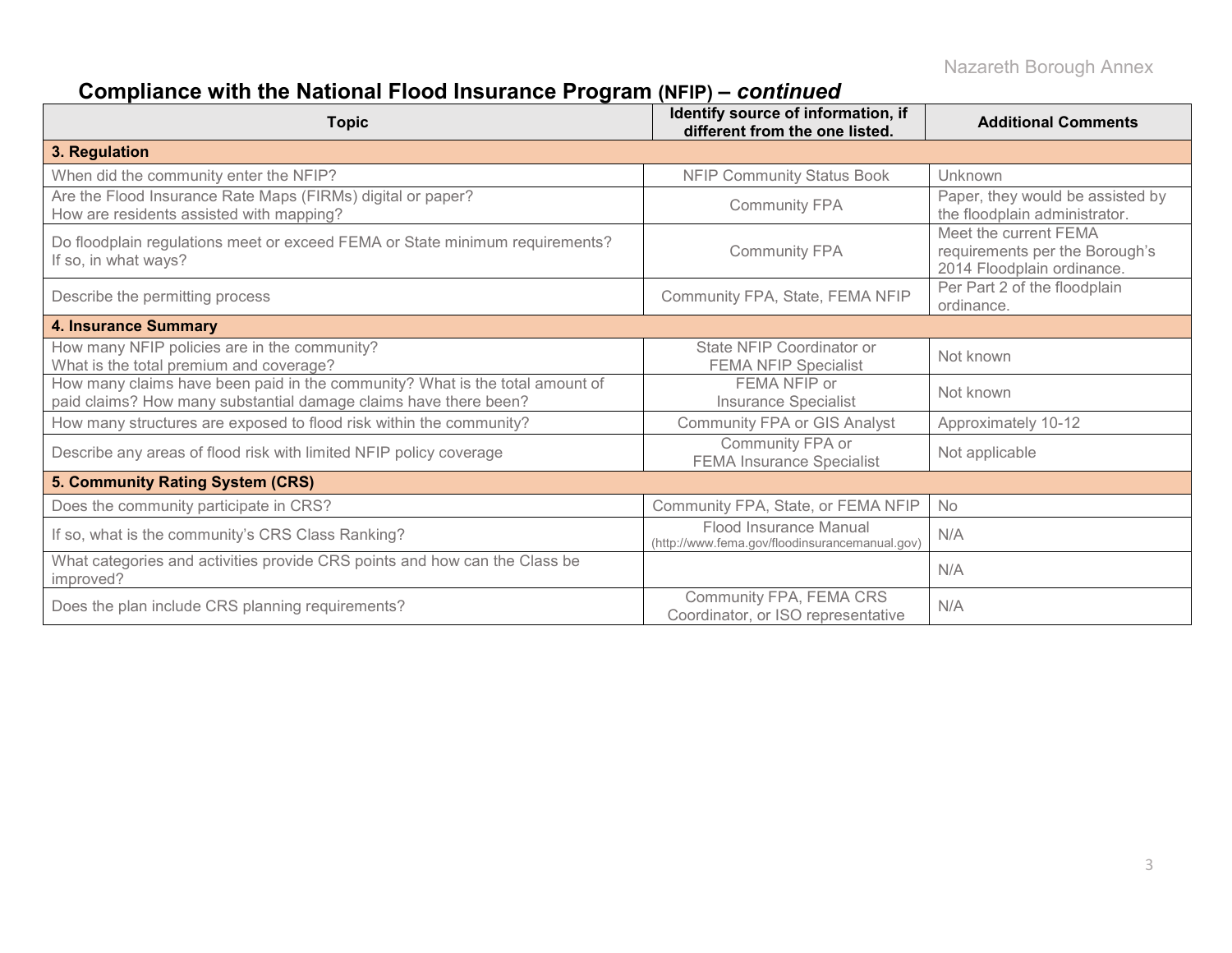### **Community Assets**

Community assets are defined to include anything that is important to the character as well as the function of a community, and can be described in four categories, they are; people, economy, natural environment and built environment. Please identify the community assets and location under each category.

#### **1. People**

 Concentrations of vulnerable populations such as the elderly, physically or mentally disabled, non-English speaking, and the medically or chemically dependent.

Four (4) senior living facilities Moravian Hall Square **Contact Contact Contact Act Oliver Border House** Alexandria Manor **National Silk Mill Senior Apartments** 

 Types of visiting populations where large numbers of people are concentrated such as visitors for special events and students.

Martin on Main, 1<sup>st</sup> Saturday or August

Kazoo Parade, July 4<sup>th</sup> Christmas in Nazareth, 2<sup>nd</sup> Saturday of December Nazareth Day, 3<sup>rd</sup> Saturday of July Halloween Parade, 3<sup>rd</sup> Saturday of October

#### **2. Economy**

Major employers, primary economic sectors such as agriculture and commercial centers where losses would have a severe impact on the community.

Downtown Broad Street Corridor

#### **3. Natural Environment**

Those areas / features that can provide protective functions that reduce the magnitude of hazard events such as, wetlands or riparian areas, and other environmental features important to protect.

None

#### **4. Built Environment**

 Existing structures such as, concentrations of buildings that may be more vulnerable to hazards based on location, age, construction type and / or condition of use.

Aged buildings in the downtown along Main Street, Center Street, Belvidere Street and Route 191.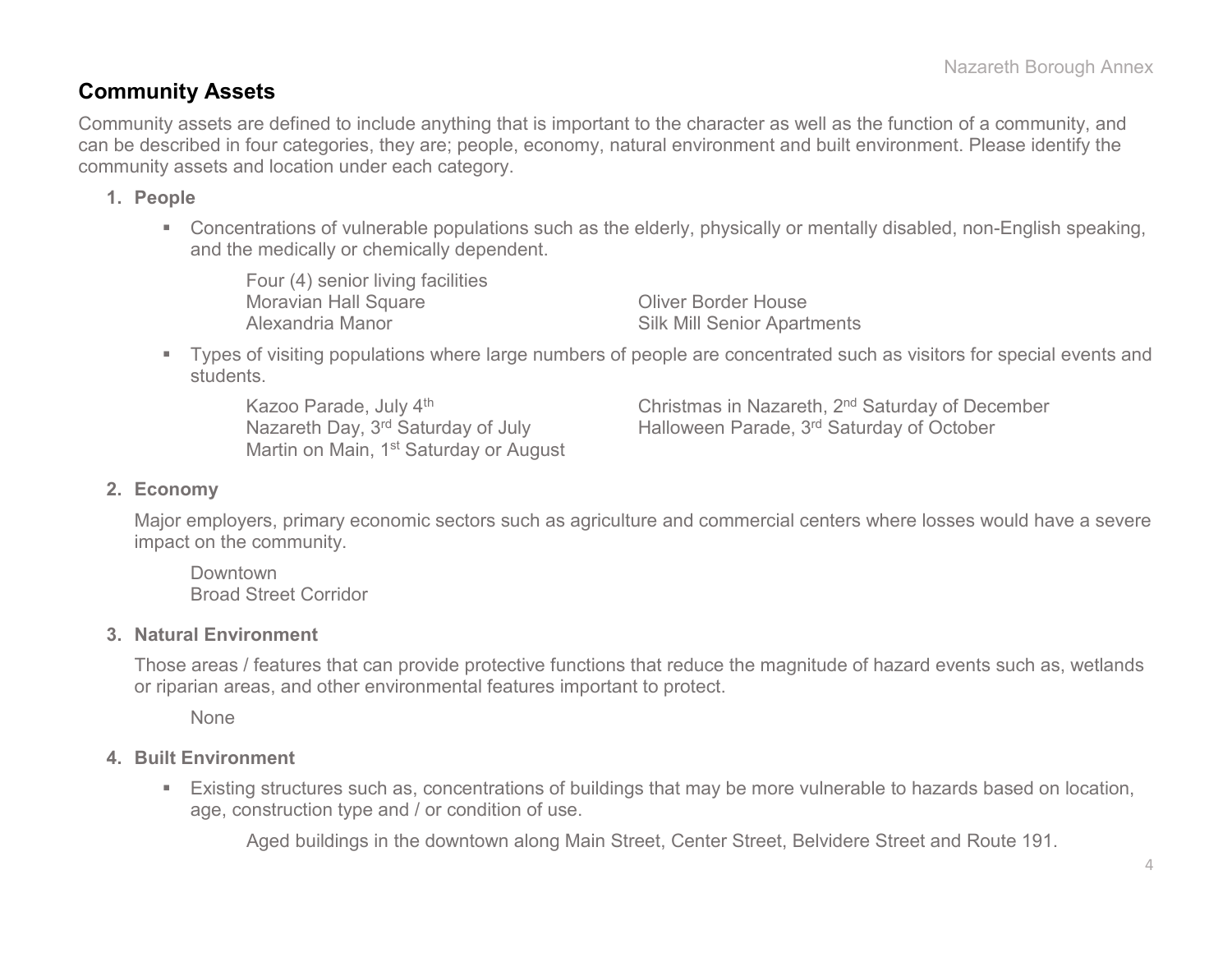### **Community Assets –** *continued*

**Infrastructure systems such as water and wastewater facilities, power utilities, transportation systems,** communication systems, energy pipelines and storage.

Verizon building Nazareth Borough Public Works Garage

 High potential loss facilities such as, dams, locations that house hazardous materials, military and / or civilian defense installations.

None

 Critical facilities such as, hospitals, medical facilities, police and fires stations, emergency operations centers, shelters, schools and airports / heliports.

Nazareth Ambulance **Floyd Shafer Elementary School** Moravian Hall Square Medical Facility Holy Family School Police Station and Municipal Offices Vigilance Hose Fire Company

Cultural / historical resources such as, museums, parks, stadiums, etc.

Gray Cottage Moravian Settlement Hall Square Military Academy Nazareth Borough Park

Whitfield House Museum<br>Gray Cottage Moravian Settlement Memorial Library of Nazareth and vicinity<br>Nazareth Center for the Arts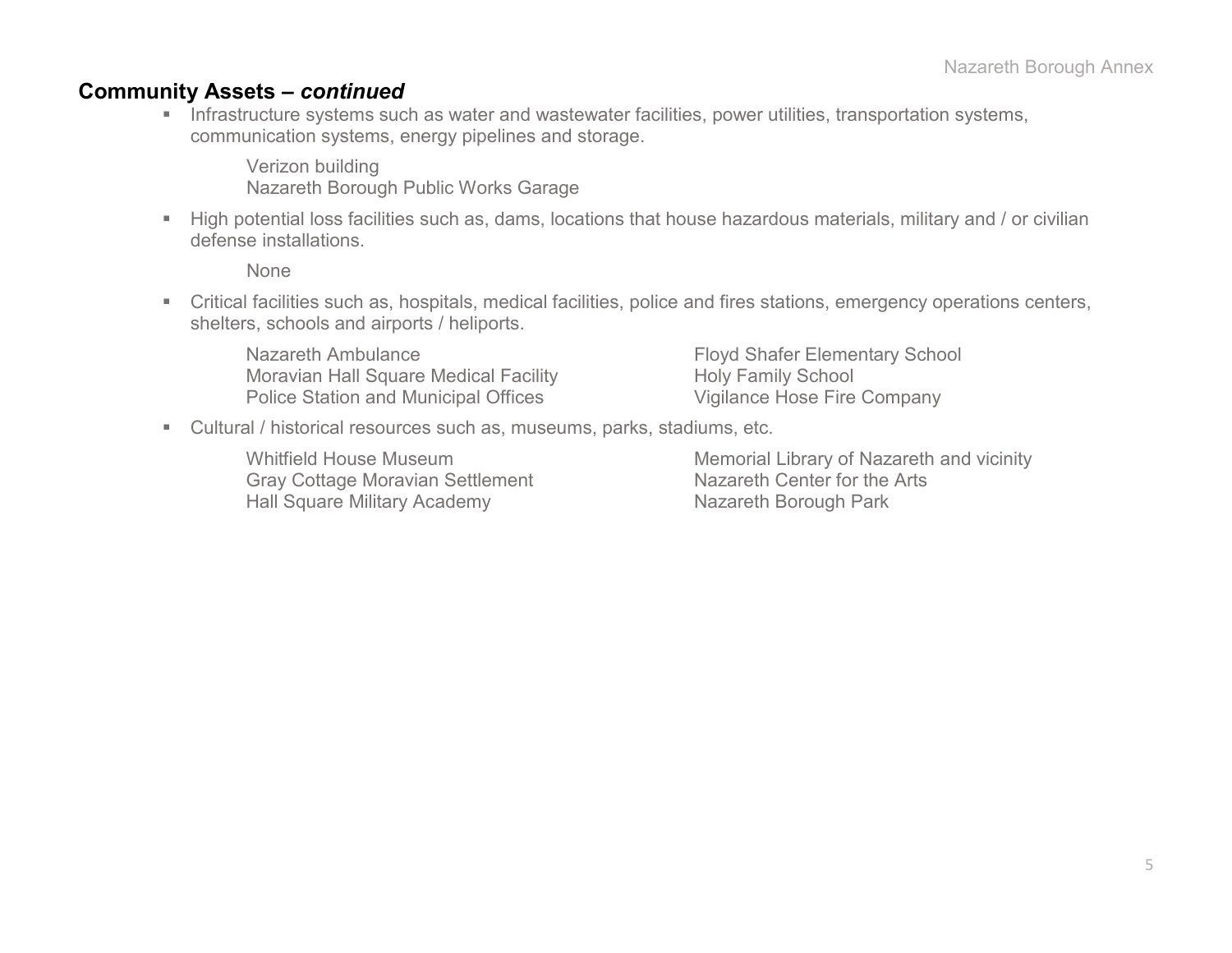# **Capability Assessment**

|            |                                                                       |                         | <b>Status</b>                                         |                      |                                                     | <b>Effect on</b><br><b>Hazard Loss</b>                 |                                                               | Has the 2013                                                                                     | How can                                                                    |                                      |
|------------|-----------------------------------------------------------------------|-------------------------|-------------------------------------------------------|----------------------|-----------------------------------------------------|--------------------------------------------------------|---------------------------------------------------------------|--------------------------------------------------------------------------------------------------|----------------------------------------------------------------------------|--------------------------------------|
| Capability | <b>Regulatory</b><br>✓<br>$\checkmark$ Tools<br>$\checkmark$ Programs | Place<br>르              | <b>Date</b><br><b>Adopted</b><br>or<br><b>Updated</b> | Development<br>Under | Department /<br><b>Agency</b><br><b>Responsible</b> | <b>Reduction:</b><br>-Supports<br>-Neutral<br>-Hinders | <b>Change since</b><br>2013 Plan?<br>+ Positive<br>- Negative | Plan been<br>integrated<br>into the<br><b>Regulatory</b><br><b>Tool/Program</b><br>? If so, how? | these<br>capabilities<br>be expanded<br>and improved<br>to reduce<br>risk? | <b>Additional</b><br><b>Comments</b> |
|            | Comprehensive Plan                                                    | $\times$                |                                                       |                      |                                                     | S                                                      |                                                               | <b>No</b>                                                                                        |                                                                            |                                      |
|            | Capital Improvement Plan                                              |                         |                                                       |                      |                                                     |                                                        |                                                               |                                                                                                  |                                                                            |                                      |
|            | Economic Development Plan                                             |                         |                                                       |                      |                                                     |                                                        |                                                               |                                                                                                  |                                                                            |                                      |
|            | Continuity of Operations Plan                                         |                         |                                                       |                      |                                                     |                                                        |                                                               |                                                                                                  |                                                                            |                                      |
|            | Stormwater Management Plan /<br>Ordinance                             | $\chi$                  |                                                       |                      |                                                     | S                                                      |                                                               | No                                                                                               |                                                                            |                                      |
|            | Open Space Management Plan<br>(or Parks/Rec., Greenways Plan)         |                         |                                                       |                      |                                                     |                                                        |                                                               |                                                                                                  |                                                                            |                                      |
|            | <b>Natural Resource Protection Plan</b>                               |                         |                                                       |                      |                                                     |                                                        |                                                               |                                                                                                  |                                                                            |                                      |
| Regulatory | <b>Transportation Plan</b>                                            |                         |                                                       |                      |                                                     |                                                        |                                                               |                                                                                                  |                                                                            |                                      |
|            | <b>Historic Preservation Plan</b>                                     |                         |                                                       |                      |                                                     |                                                        |                                                               |                                                                                                  |                                                                            |                                      |
| ×          | Floodplain Management Plan                                            | $\times$                |                                                       |                      |                                                     | S                                                      |                                                               | No                                                                                               |                                                                            |                                      |
|            | <b>Farmland Preservation</b>                                          |                         |                                                       |                      |                                                     |                                                        |                                                               |                                                                                                  |                                                                            |                                      |
|            | <b>Evacuation Plan</b>                                                |                         |                                                       |                      |                                                     |                                                        |                                                               |                                                                                                  |                                                                            |                                      |
| Planning   | Disaster Recovery Plan                                                |                         |                                                       |                      |                                                     |                                                        |                                                               |                                                                                                  |                                                                            |                                      |
| $\div$     | <b>Hazard Mitigation Plan</b>                                         | $\times$                | 2/2019                                                |                      |                                                     | $\mathbb S$                                            |                                                               | N/A                                                                                              |                                                                            |                                      |
|            | <b>Emergency Operations Plan</b>                                      | $\overline{\mathsf{X}}$ | 2/2019                                                |                      |                                                     |                                                        |                                                               |                                                                                                  |                                                                            |                                      |
|            | Zoning Regulations                                                    | $\times$                |                                                       |                      |                                                     | $\mathsf S$                                            |                                                               | No                                                                                               |                                                                            |                                      |
|            | <b>Floodplain Regulations</b>                                         | $\times$                |                                                       |                      |                                                     | S                                                      |                                                               |                                                                                                  |                                                                            |                                      |
|            | <b>NFIP Participation</b>                                             |                         |                                                       |                      |                                                     |                                                        |                                                               |                                                                                                  |                                                                            |                                      |
|            | <b>Building Code</b>                                                  | X                       |                                                       |                      |                                                     | $\mathbb N$                                            |                                                               | No                                                                                               |                                                                            |                                      |
|            | Fire Code                                                             | $\times$                |                                                       |                      |                                                     | $\mathsf{N}$                                           |                                                               | No                                                                                               |                                                                            |                                      |
|            | Other                                                                 |                         |                                                       |                      |                                                     |                                                        |                                                               |                                                                                                  |                                                                            |                                      |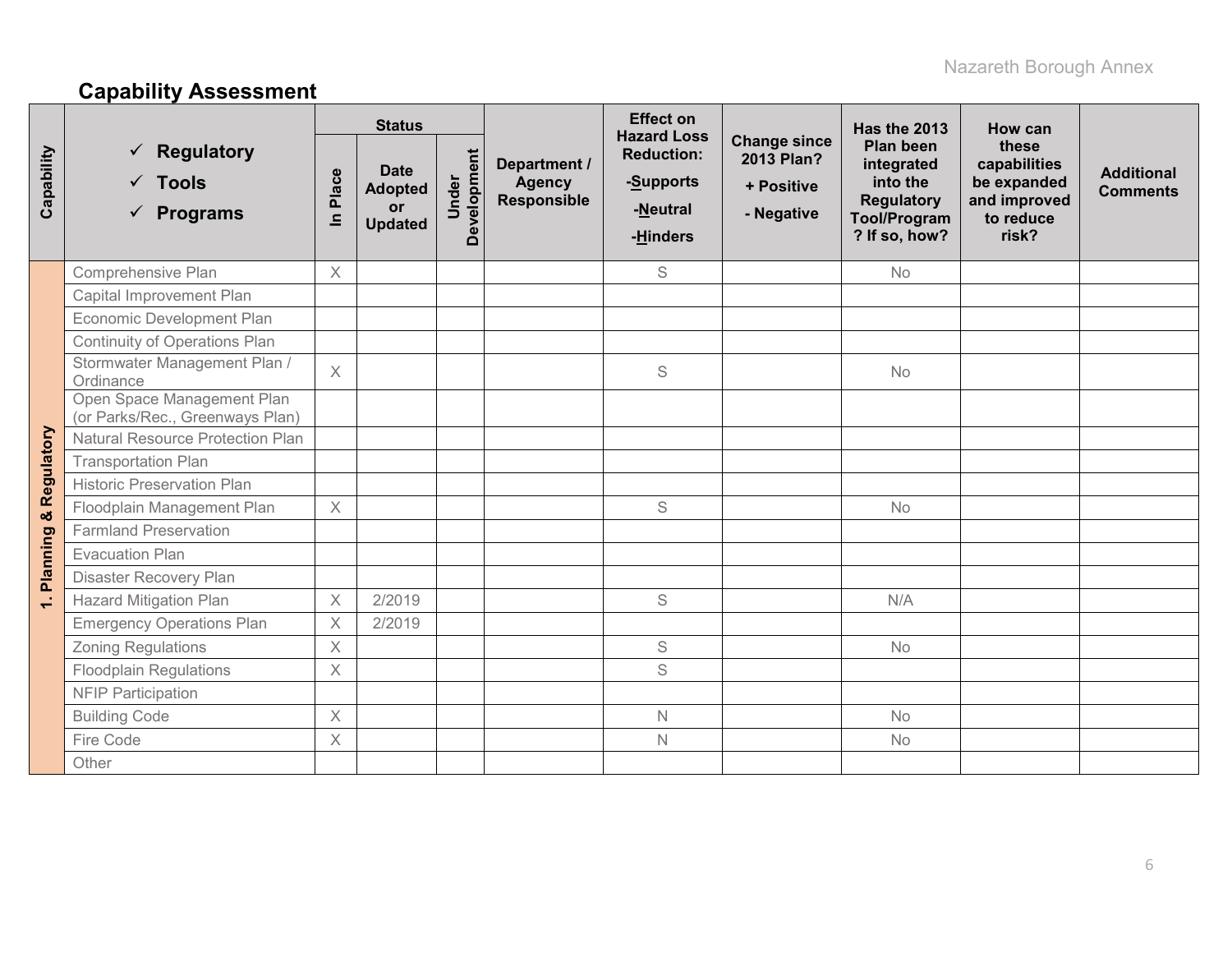# **Capability Assessment –** *continued*

| apability<br>ပ | $\checkmark$ Staff<br><b>Personnel</b><br>$\checkmark$<br><b>Resources</b><br>$\checkmark$                                       | <b>Yes</b> | <b>No</b> | <b>Department</b><br>/ Agency | <b>Change since</b><br>2013 Plan?<br>+ Positive<br>- Negative | How can these<br>capabilities be<br>expanded and<br>improved to<br>reduce risk? | <b>Additional Comments</b>                             |
|----------------|----------------------------------------------------------------------------------------------------------------------------------|------------|-----------|-------------------------------|---------------------------------------------------------------|---------------------------------------------------------------------------------|--------------------------------------------------------|
|                | Planners (with land use / land development knowledge)                                                                            | X          |           |                               | <sup>N</sup>                                                  |                                                                                 |                                                        |
|                | Planners or engineers (with natural and / or human-caused hazards<br>knowledge)                                                  | X          |           |                               | $\mathbb N$                                                   |                                                                                 |                                                        |
| Technology     | Engineers or professionals trained in building and / or infrastructure<br>construction practices (including building inspectors) | X          |           |                               | $\mathbb N$                                                   |                                                                                 |                                                        |
|                | <b>Emergency Manager</b>                                                                                                         | X          |           |                               | N                                                             |                                                                                 |                                                        |
| ఱ              | Floodplain administrator / manager                                                                                               |            |           |                               | N.                                                            |                                                                                 |                                                        |
| Administrative | Land surveyors                                                                                                                   |            | Χ         |                               | $\mathbb N$                                                   |                                                                                 | We would contract<br>outside the borough if<br>needed. |
|                | Staff familiar with the hazards of the community                                                                                 |            |           |                               |                                                               |                                                                                 |                                                        |
|                | Personnel skilled in Geographical Information Systems (GIS) and / or<br>FEMA's HAZUS program                                     |            |           |                               |                                                               |                                                                                 |                                                        |
| $\mathbf{N}$   | Grant writers or fiscal staff to handle large / complex grants                                                                   |            |           |                               |                                                               |                                                                                 |                                                        |
|                | Other                                                                                                                            |            |           |                               |                                                               |                                                                                 |                                                        |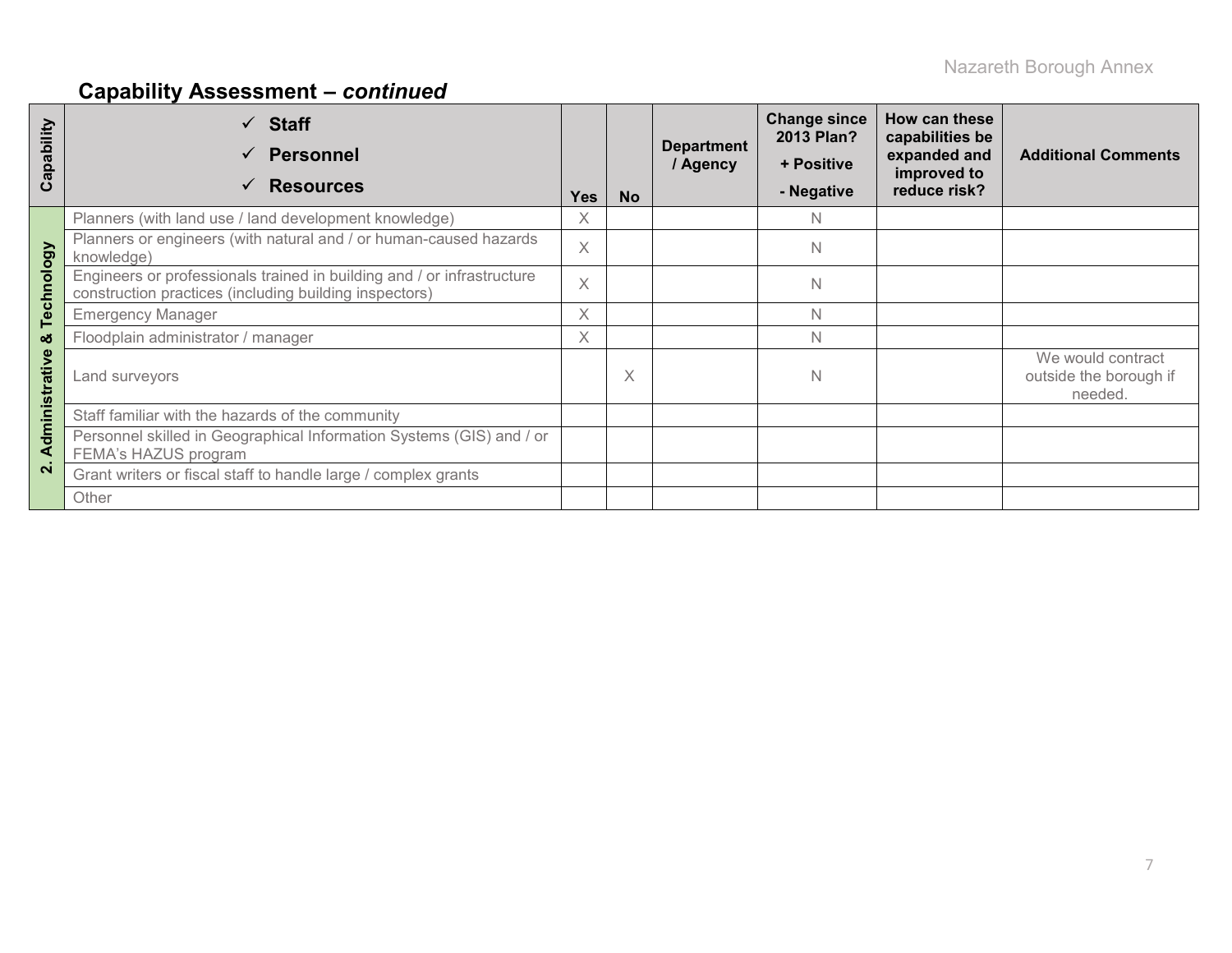# **Capability Assessment –** *continued*

| Capability           |                                                         | <b>Yes</b> | <b>No</b> | Department /<br><b>Agency</b> | <b>Change since</b><br>2013 Plan?<br>+ Positive<br>- Negative | How can these<br>capabilities be<br>expanded and<br>improved to<br>reduce risk? | <b>Additional Comments</b>                                                 |
|----------------------|---------------------------------------------------------|------------|-----------|-------------------------------|---------------------------------------------------------------|---------------------------------------------------------------------------------|----------------------------------------------------------------------------|
|                      | Capital improvement programming                         | X          |           |                               | N.                                                            |                                                                                 |                                                                            |
|                      | <b>Community Development Block Grants (CDBG)</b>        | $\times$   |           |                               | N                                                             |                                                                                 |                                                                            |
| <b>ces</b>           | Special purposes taxes                                  |            | X         |                               | N                                                             |                                                                                 |                                                                            |
| sour                 | Gas / Electricity utility fees                          |            | X         |                               | N                                                             | N/A                                                                             |                                                                            |
|                      | Water / Sewer fees                                      |            | X         |                               | N                                                             | N/A                                                                             |                                                                            |
| ق<br>R<br><u>Tai</u> | Stormwater utility fees                                 |            | X         |                               | N                                                             |                                                                                 | There is discussion about the<br>potential benefits of<br>stormwater fees. |
| Finan                | Development impact fees                                 |            | X         |                               | N                                                             |                                                                                 |                                                                            |
| ო                    | General obligation, revenue, and / or special tax bonds |            | X         |                               | N                                                             |                                                                                 |                                                                            |
|                      | Partnering arrangements or intergovernmental agreements |            | Χ         |                               | N                                                             |                                                                                 |                                                                            |
|                      | Other                                                   |            |           |                               |                                                               |                                                                                 |                                                                            |

| Capability           | $\checkmark$ Program<br>Organization                                                                                                                              | <b>Yes</b> | <b>No</b> | <b>Department</b><br>/ Agency | <b>Change since</b><br>2013 Plan?<br>+ Positive<br>- Negative | How can these<br>capabilities be<br>expanded and<br>improved to<br>reduce risk? | <b>Additional Comments</b>                                                       |
|----------------------|-------------------------------------------------------------------------------------------------------------------------------------------------------------------|------------|-----------|-------------------------------|---------------------------------------------------------------|---------------------------------------------------------------------------------|----------------------------------------------------------------------------------|
|                      | <b>Firewise Communities Certification</b>                                                                                                                         |            | X         |                               | No.                                                           |                                                                                 |                                                                                  |
|                      | <b>StormReady Certification</b>                                                                                                                                   |            | Χ         |                               | <b>No</b>                                                     |                                                                                 |                                                                                  |
| $rac{1}{\sigma}$     | Natural disaster or safety-related school programs                                                                                                                |            | X         |                               | <b>No</b>                                                     |                                                                                 |                                                                                  |
| <b>Outrea</b><br>ಯ   | Ongoing public education or information programs such as,<br>responsible water use, fire safety, household preparedness, and<br>environmental education.          | $\times$   |           |                               | No                                                            |                                                                                 | We use a newsletter to<br>discuss these topics with<br>residents.                |
| Education            | Public-private partnership initiatives addressing disaster related<br>issues.                                                                                     |            | X         |                               | No                                                            |                                                                                 | We typically do not have<br>natural disasters. This is not a<br>known need area. |
| $\ddot{\phantom{0}}$ | Local citizen groups or non-profit organizations focused on<br>environmental protection, emergency preparedness, access and<br>functional needs populations, etc. |            |           |                               |                                                               |                                                                                 |                                                                                  |
|                      | Other                                                                                                                                                             |            |           |                               |                                                               |                                                                                 |                                                                                  |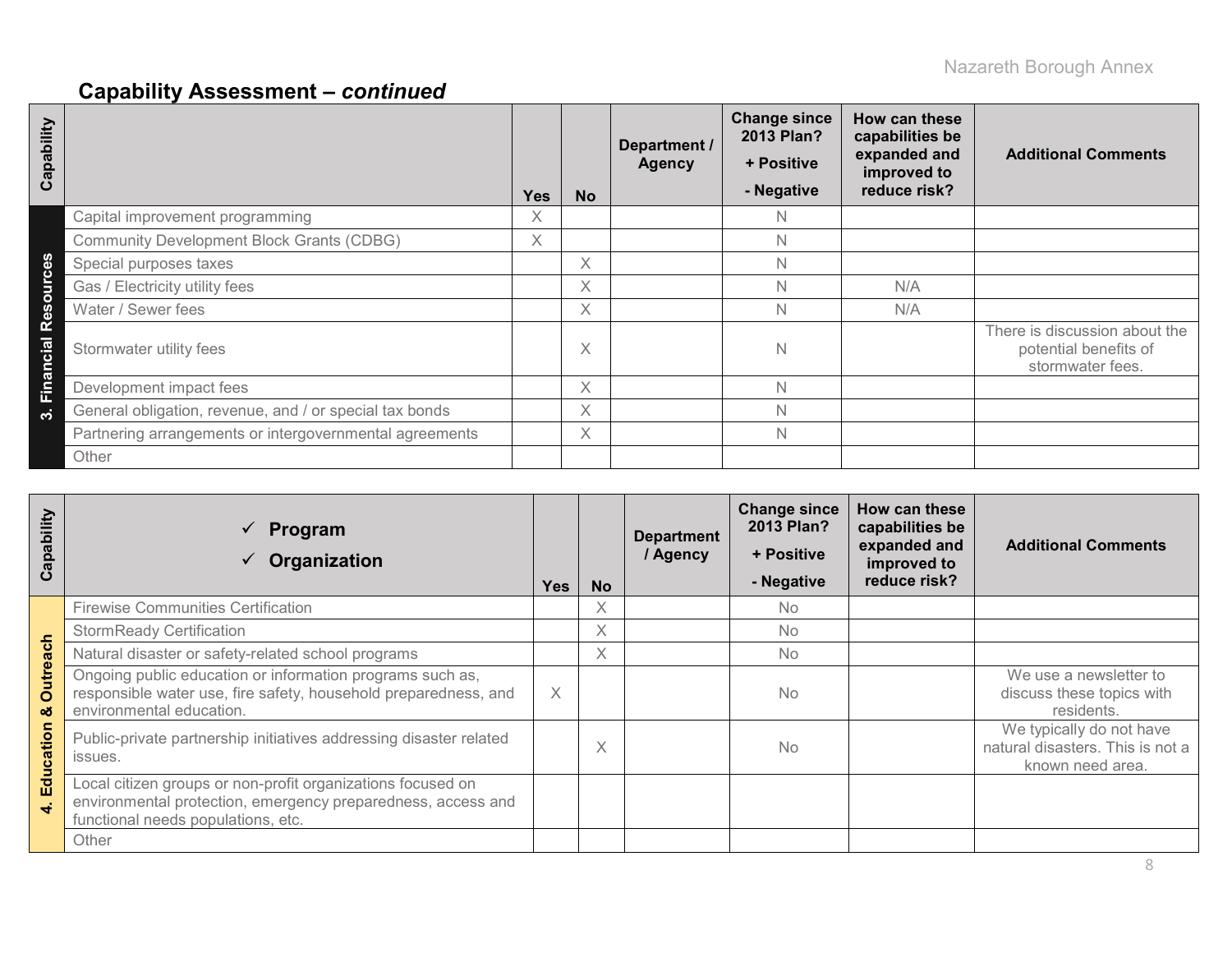## **Capability Assessment –** *continued*

| 写<br>$\overline{\mathbf{o}}$ | Change since the 2013 Hazard<br><b>Degree of Capability</b><br><b>Mitigation Plan?</b> |              | <b>Additional Comments</b> |      |                 |                                                                |  |
|------------------------------|----------------------------------------------------------------------------------------|--------------|----------------------------|------|-----------------|----------------------------------------------------------------|--|
| ဇ္ထ<br>w<br>ပ                |                                                                                        | Limited      | <b>Moderate</b>            | High | If so, how?     |                                                                |  |
|                              | <b>Planning and Regulatory</b>                                                         | X            |                            |      | None            | Three (3) Emergency Management<br>Agency Directors since 2013. |  |
| nent<br>Self                 | Administrative and Technical                                                           |              | $\checkmark$<br>∧          |      | Better equipped | New Emergency Management<br>Agency Director in October 2017.   |  |
| <u>Ø</u><br>- 02<br>ທ່ ທ     | Financial                                                                              |              |                            | X    | Very stable     | Two (2) tax increases have helped                              |  |
|                              | <b>Education and Outreach</b>                                                          | $\checkmark$ |                            |      | None            | No change                                                      |  |

## **Known or Anticipated Future Development / Redevelopment**

| Development /<br><b>Property Name</b> | Type of Development   Number of Structures | Location | <b>Known Hazard Zone</b> | <b>Description / Status</b> |
|---------------------------------------|--------------------------------------------|----------|--------------------------|-----------------------------|
| Currently none.                       |                                            |          |                          |                             |

## **Natural & Non-Natural Event History Specific to Nazareth Borough**

| <b>Type of Event and Date(s)</b>        | <b>FEMA Disaster #</b><br>(if applicable) | Local Damage(s) or Loss(es)                                                |
|-----------------------------------------|-------------------------------------------|----------------------------------------------------------------------------|
| Pennsylvania COVID-19 Pandemic - 1/2020 | DR-4506-PA                                | Emergency Protective measures to combat COVID-19 Pandemic.                 |
| Remnants of Hurricane Ida               | <b>DR-4618-PA</b>                         | Assistance to eligible individuals and families affected by this disaster. |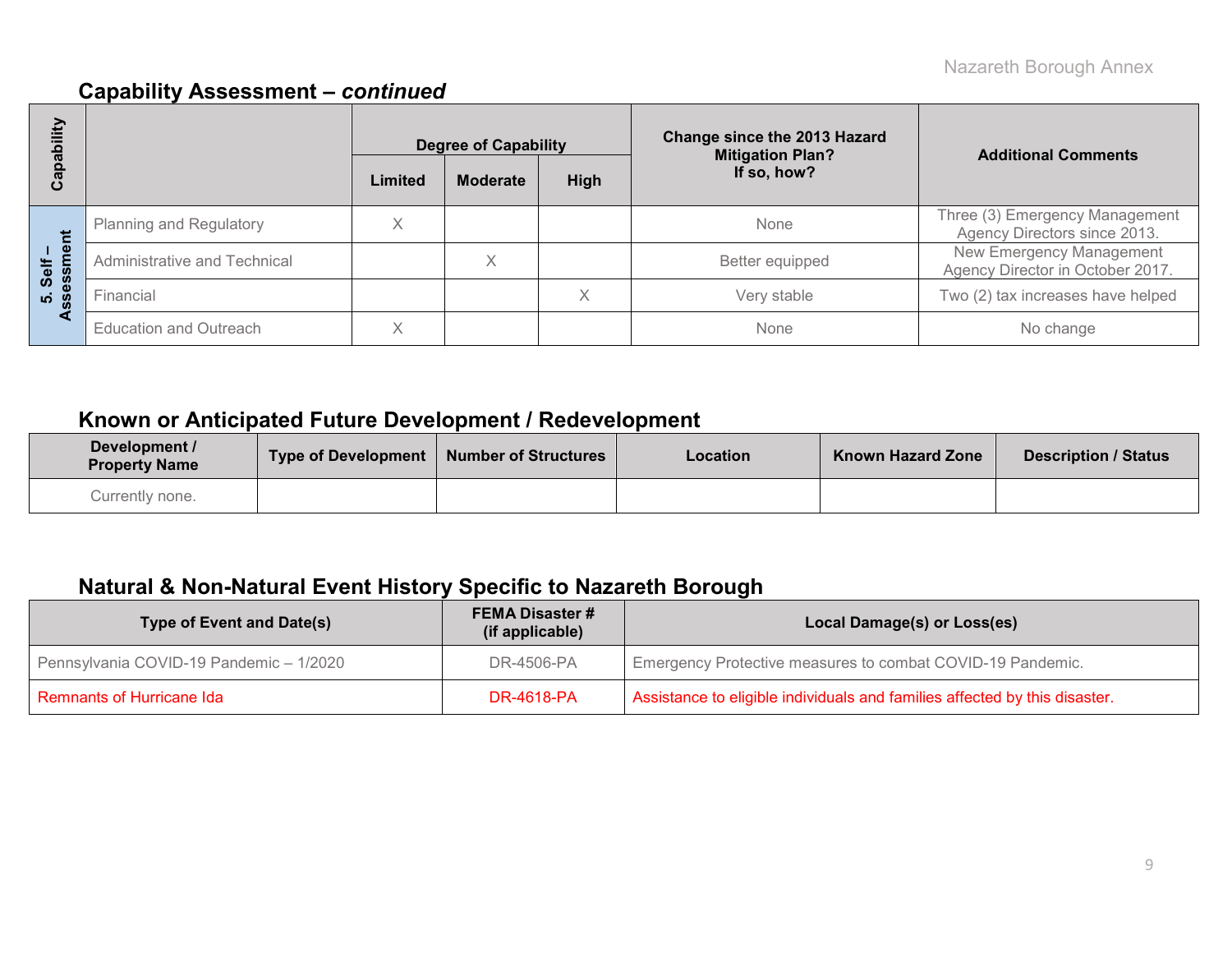## **2013 Municipal Action Plan Status**

|                         |                                                                                                                                                                                                                                                                                                                                                                                                                                                                                                                  |                                 |                      | <b>Status</b> |           |              |                                                    |
|-------------------------|------------------------------------------------------------------------------------------------------------------------------------------------------------------------------------------------------------------------------------------------------------------------------------------------------------------------------------------------------------------------------------------------------------------------------------------------------------------------------------------------------------------|---------------------------------|----------------------|---------------|-----------|--------------|----------------------------------------------------|
|                         | <b>Existing Mitigation Action</b><br>(from 2013 Hazard Mitigation Plan)                                                                                                                                                                                                                                                                                                                                                                                                                                          | Progress<br>No Prog.<br>Unknown | Progress<br>$\equiv$ | Continuous    | Completed | Discontinued | <b>Additional Comments</b>                         |
| 1                       | Drainage Upgrade Project - North Broad Street and Spring Brook Terrace                                                                                                                                                                                                                                                                                                                                                                                                                                           |                                 |                      |               |           | X            | Action not carried through to 2018<br>Action Plan. |
| $\mathbf{2}$            | Retrofit structures located in hazard-prone areas to protect structures from future<br>damage, with repetitive loss and severe repetitive loss properties as priority.<br>Phase 1: Identify appropriate candidates for retrofitting based on cost-effectiveness<br>versus relocation.<br>Phase 2: Where retrofitting is determined to be a viable option, work with property<br>owners toward implementation of that action based on available funding from FEMA<br>and local match availability.                |                                 |                      |               |           | $\times$     | Action carried through to 2018 Action<br>Plan.     |
| 3                       | Purchase, or relocate structures located in hazard- prone areas to protect structures<br>from future damage, with repetitive loss and severe repetitive loss properties as<br>priority.<br>Phase 1: Identify appropriate candidates for relocation based on cost-effectiveness<br>versus retrofitting.<br>Phase 2: Where relocation is determined to be a viable option, work with property<br>owners toward implementation of that action based on available funding from FEMA<br>and local match availability. |                                 |                      |               |           | $\times$     | Action carried through to 2018 Action<br>Plan.     |
| $\overline{\mathbf{4}}$ | Maintain compliance with and good-standing in the NFIP including adoption and<br>enforcement of floodplain management requirements (e.g. regulating all new and<br>substantially improved construction in Special Hazard Flood Areas), floodplain<br>identification and mapping, and flood insurance outreach to the community.<br>Further, continue to meet and/or exceed the minimum NFIP standards and criteria<br>through the following NFIP- related continued compliance actions identified below.         |                                 |                      |               | $\times$  |              | Action carried through to 2018 Action<br>Plan.     |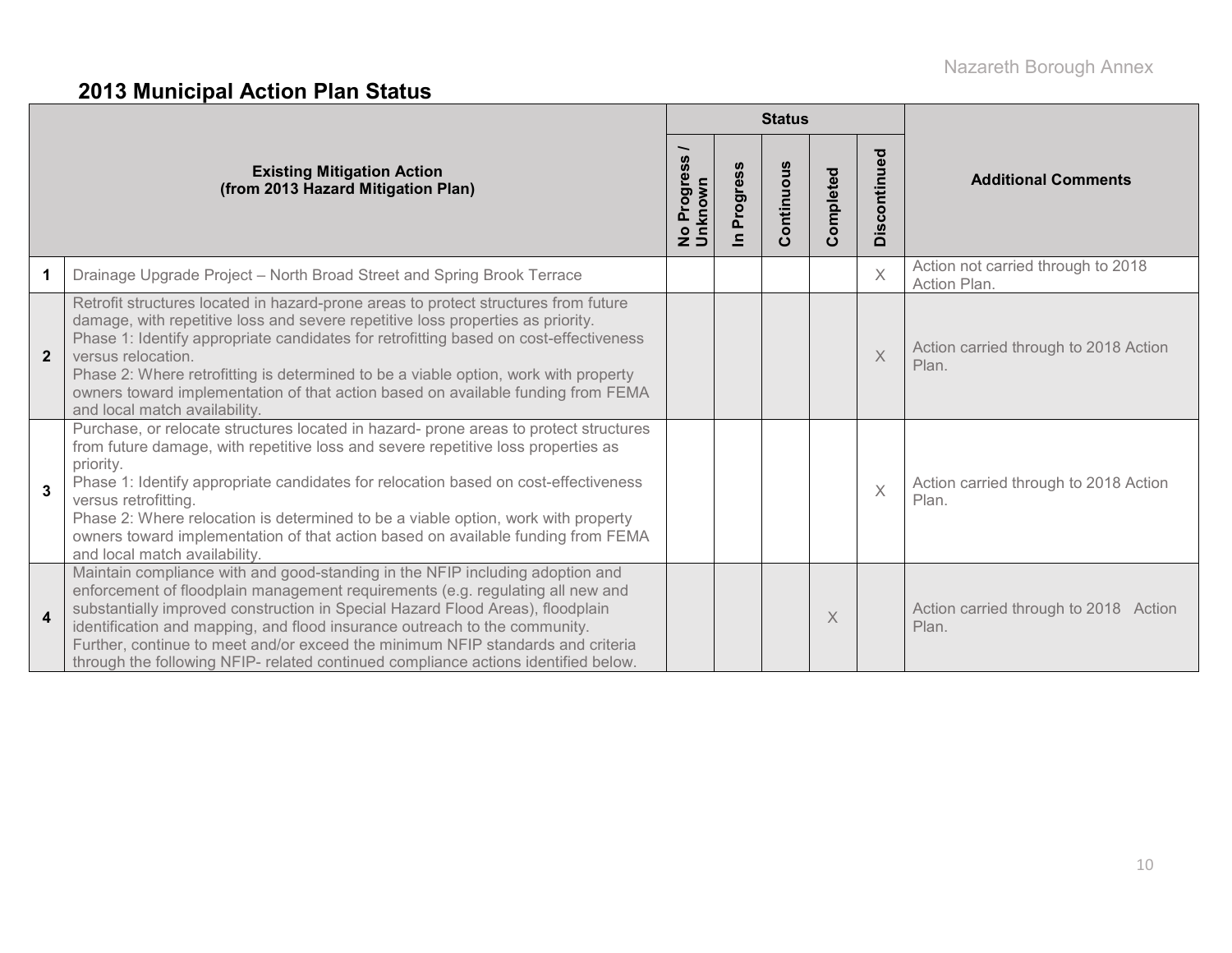# **2013 Municipal Action Plan Status –** *continued*

|                |                                                                                                                                                                                                                                                                                                                                                                                                                                                                                                                                                                                                                                                                                                                                                                                                                                                                                                                                                                                                                                                    |                                                      |                      | <b>Status</b>             |           |              |                                                    |
|----------------|----------------------------------------------------------------------------------------------------------------------------------------------------------------------------------------------------------------------------------------------------------------------------------------------------------------------------------------------------------------------------------------------------------------------------------------------------------------------------------------------------------------------------------------------------------------------------------------------------------------------------------------------------------------------------------------------------------------------------------------------------------------------------------------------------------------------------------------------------------------------------------------------------------------------------------------------------------------------------------------------------------------------------------------------------|------------------------------------------------------|----------------------|---------------------------|-----------|--------------|----------------------------------------------------|
|                | <b>Existing Mitigation Action</b><br>(from 2013 Hazard Mitigation Plan)                                                                                                                                                                                                                                                                                                                                                                                                                                                                                                                                                                                                                                                                                                                                                                                                                                                                                                                                                                            | $\overline{\phantom{0}}$<br>No Progress /<br>Unknown | Progress<br>$\equiv$ | Continuous                | Completed | Discontinued | <b>Additional Comments</b>                         |
| 5              | Conduct and facilitate community and public education and outreach for residents<br>and businesses to include, but not be limited to, the following to promote and effect<br>natural hazard risk reduction:<br>- Provide and maintain links to the HMP website, and regularly post notices on the<br>County/municipal homepage(s) referencing the HMP webpages.<br>- Prepare and distribute informational letters to flood vulnerable property owners and<br>neighborhood associations, explaining the availability of mitigation grant funding to<br>mitigate their properties, and instructing them on how they can learn more and<br>implement mitigation.<br>- Use email notification systems and newsletters to better educate the public on<br>flood insurance, the availability of mitigation grant funding, and personal natural<br>hazard risk reduction measures.<br>- Work with neighborhood associations, civic and business groups to disseminate<br>information on flood insurance and the availability of mitigation grant funding. |                                                      |                      |                           |           | $\times$     | Action carried through to 2018 Action<br>Plan.     |
| $6\phantom{1}$ | Begin the process to adopt higher regulatory standards to manage flood risk (i.e.<br>increased freeboard, cumulative substantial damage/improvements) and sinkhole<br>risk (e.g. carbonate bedrock standards)                                                                                                                                                                                                                                                                                                                                                                                                                                                                                                                                                                                                                                                                                                                                                                                                                                      |                                                      |                      | $\times$                  |           |              |                                                    |
| $\overline{7}$ | Determine if a Community Assistance Visit (CAV) or Community Assistance Contact<br>(CAC) is needed, and schedule if needed.                                                                                                                                                                                                                                                                                                                                                                                                                                                                                                                                                                                                                                                                                                                                                                                                                                                                                                                        |                                                      |                      |                           | $\times$  |              | Action carried through to the 2018<br>Action Plan. |
| 8              | Have designated NFIP Floodplain Administrator (FPA) become a Certified Floodplain<br>Manager through the ASFPM, and pursue relevant continuing education training<br>such as FEMA Benefit-Cost Analysis.                                                                                                                                                                                                                                                                                                                                                                                                                                                                                                                                                                                                                                                                                                                                                                                                                                           |                                                      |                      |                           | $\times$  |              | Action carried through to the 2018<br>Action Plan. |
| 9              | Participate in the Community Rating System (CRS) to further manage flood risk and<br>reduce flood insurance premiums for NFIP policyholders. This shall start with the<br>submission to FEMA-DHS of a Letter of Intent to join CRS, followed by the<br>completion and submission of an application to the program once the community's<br>current compliance with the NFIP is established.                                                                                                                                                                                                                                                                                                                                                                                                                                                                                                                                                                                                                                                         |                                                      |                      | $\times$                  |           |              | We are not, but we would in the future.            |
| 10             | Archive elevation certificates                                                                                                                                                                                                                                                                                                                                                                                                                                                                                                                                                                                                                                                                                                                                                                                                                                                                                                                                                                                                                     |                                                      |                      | $\boldsymbol{\mathsf{X}}$ |           |              |                                                    |
| 11             | Continue to support the implementation, monitoring,<br>maintenance, and updating of this Plan, as defined in Section 7.0                                                                                                                                                                                                                                                                                                                                                                                                                                                                                                                                                                                                                                                                                                                                                                                                                                                                                                                           |                                                      |                      | $\times$                  |           |              |                                                    |
| 12             | Complete the ongoing updates of the Comprehensive Emergency Management<br>Plans                                                                                                                                                                                                                                                                                                                                                                                                                                                                                                                                                                                                                                                                                                                                                                                                                                                                                                                                                                    |                                                      |                      | $\times$                  |           |              |                                                    |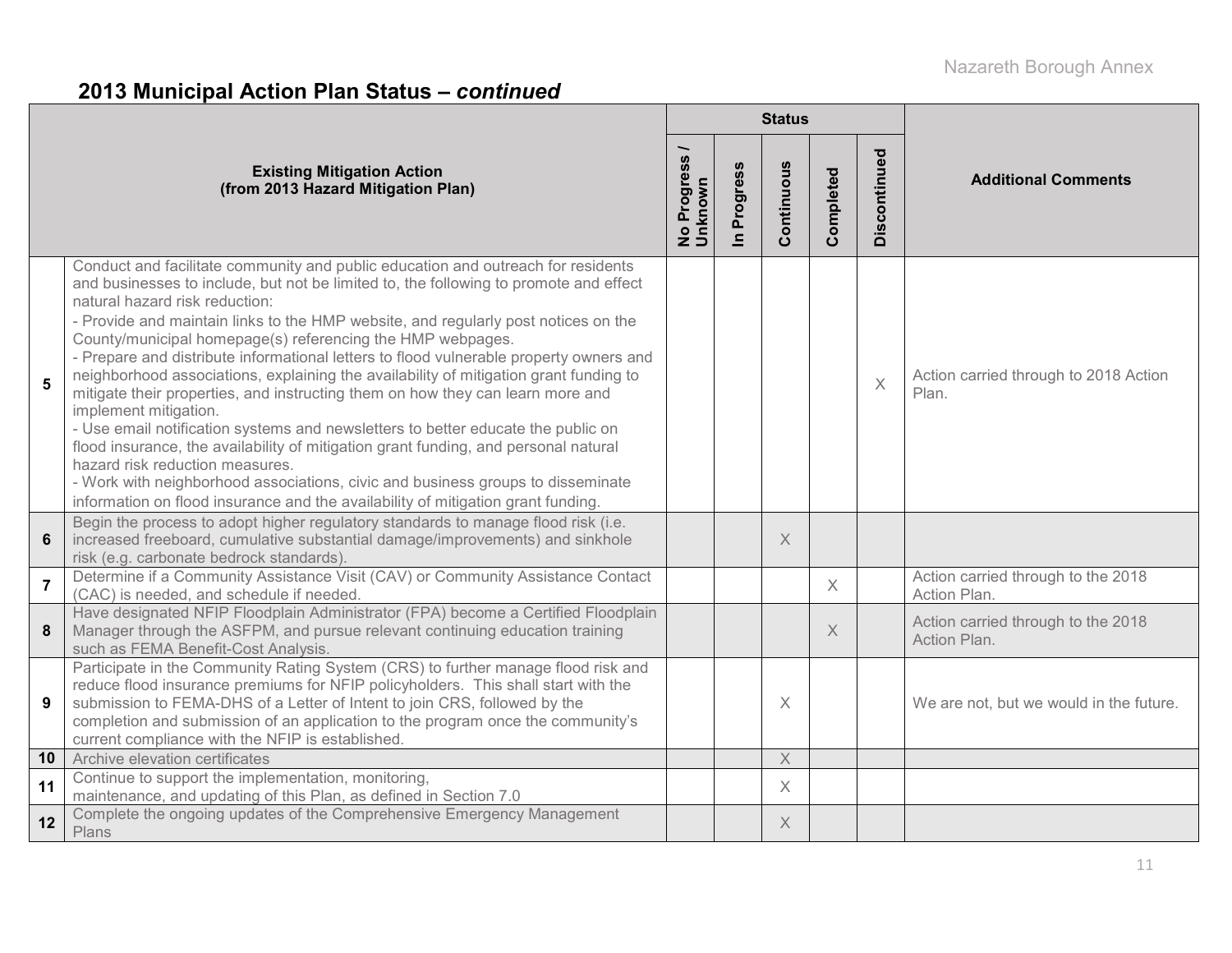### **2013 Municipal Action Plan Status –** *continued*

|    |                                                                                                                                                                                                                                                                                        |                                  |               | <b>Status</b>   |          |                           |                            |  |  |
|----|----------------------------------------------------------------------------------------------------------------------------------------------------------------------------------------------------------------------------------------------------------------------------------------|----------------------------------|---------------|-----------------|----------|---------------------------|----------------------------|--|--|
|    | <b>Existing Mitigation Action</b><br>(from 2013 Hazard Mitigation Plan)                                                                                                                                                                                                                | Progress<br>No Progre<br>Unknown | rog<br>൨<br>≘ | sno<br>Continue | ompleted | tinued<br>isc<br>$\Omega$ | <b>Additional Comments</b> |  |  |
| 13 | Create/enhance/maintain mutual aid agreements with neighboring communities for<br>continuity of operations.                                                                                                                                                                            |                                  |               | X               |          |                           |                            |  |  |
| 14 | Identify and develop agreements with entities that can provide support with<br>FEMA/PEMA paperwork after disasters; qualified damage assessment personnel -<br>Improve post-disaster capabilities - damage assessment; FEMA/PEMA paperwork<br>compilation, submissions, record-keeping |                                  |               | X               |          |                           |                            |  |  |
| 15 | Work with regional agencies (i.e. County and PEMA) to help develop damage<br>assessment capabilities at the local level through such things as training programs,<br>certification of qualified individuals (e.g. code officials, floodplain managers,<br>engineers).                  |                                  |               | X               |          |                           |                            |  |  |

#### **Notes:**

**1.** Actions not carried through to the 2018 Action Plan are so noted.

**2.** To maintain National Flood Insurance Program (NFIP) compliance, actions related to the NFIP were carried through to the 2018 Action Plan even if identified by the municipality as completed.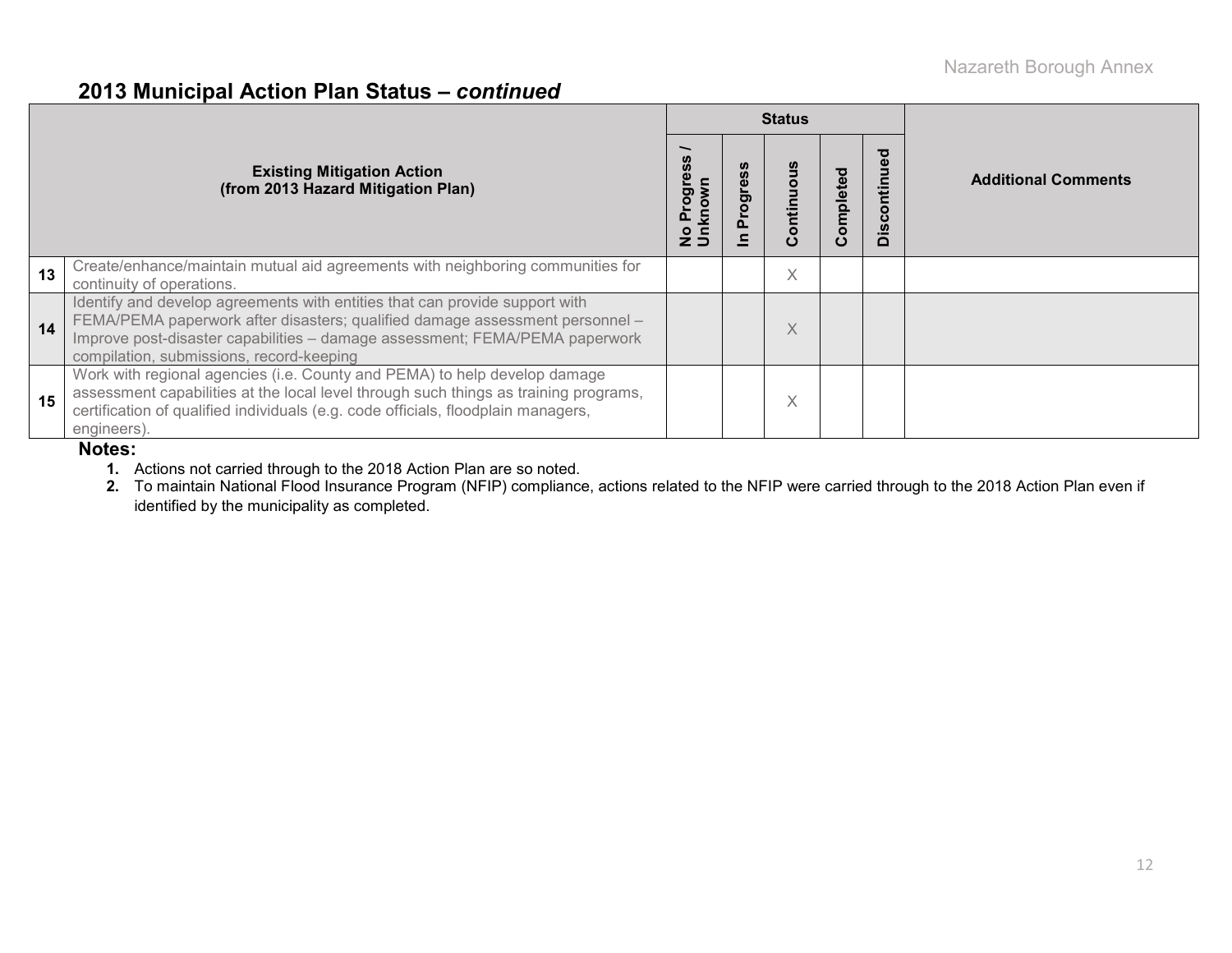# **2018 Mitigation Action Plan**

|                | <b>Mitigation Action</b>                                                                                                                                                                                                                                                                                                                                                                                                                                                                                                           | <b>Mitigation</b><br><b>Technique</b><br>Category | Hazard(s)<br><b>Addressed</b>                                      | <b>Priority</b><br>(H/M/L) | <b>Estimated</b><br><b>Cost</b> | <b>Potential</b><br><b>Funding</b>                                                                                | <b>Lead Agency</b><br>/ Department                                                                                           | Implementation<br><b>Schedule</b> | <b>Applies to</b><br>New and /<br>or Existing<br><b>Structures</b> |
|----------------|------------------------------------------------------------------------------------------------------------------------------------------------------------------------------------------------------------------------------------------------------------------------------------------------------------------------------------------------------------------------------------------------------------------------------------------------------------------------------------------------------------------------------------|---------------------------------------------------|--------------------------------------------------------------------|----------------------------|---------------------------------|-------------------------------------------------------------------------------------------------------------------|------------------------------------------------------------------------------------------------------------------------------|-----------------------------------|--------------------------------------------------------------------|
| $\mathbf 1$    | Retrofit structures located in hazard-<br>prone areas to protect structures from<br>future damage, with repetitive loss<br>and severe repetitive loss properties<br>as priority. Phase 1: Identify<br>appropriate candidates for retrofitting<br>based on cost-effectiveness versus<br>relocation.<br>Phase 2: Where retrofitting is<br>determined to be a viable option, work<br>with property owners toward<br>implementation of that action based on<br>available funding from FEMA and local<br>match availability.            | Structure &<br>Infrastructure                     | Flood,<br>Windstorm/<br>Tornado,<br>Winter<br>Storm,<br>Earthquake | Medium-<br>High            | High                            | <b>FEMA</b><br>Mitigation<br>Grant<br>Programs<br>and local<br>budget (or<br>property<br>owner) for<br>cost share | Municipality<br>(via Municipal<br>Engineer/NFIP<br>Floodplain<br>Administrator)<br>with support<br>from PEMA,<br><b>FEMA</b> | Long-term DOF                     | Existing                                                           |
| $\overline{2}$ | Purchase, or relocate structures<br>located in hazard- prone areas to<br>protect structures from future damage,<br>with repetitive loss and severe<br>repetitive loss properties as priority.<br>Phase 1: Identify appropriate<br>candidates for relocation based on<br>cost-effectiveness versus retrofitting.<br>Phase 2: Where relocation is<br>determined to be a viable option, work<br>with property owners toward<br>implementation of that action based on<br>available funding from FEMA and local<br>match availability. | Structure &<br>Infrastructure                     | Flood                                                              | Medium-<br><b>High</b>     | High                            | <b>FEMA</b><br>Mitigation<br>Grant<br>Programs<br>and local<br>budget (or<br>property<br>owner) for<br>cost share | Municipality<br>(via Municipal<br>Engineer/NFIP<br>Floodplain<br>Administrator)<br>with support<br>from PEMA,<br><b>FEMA</b> | Long-term DOF                     | Existing                                                           |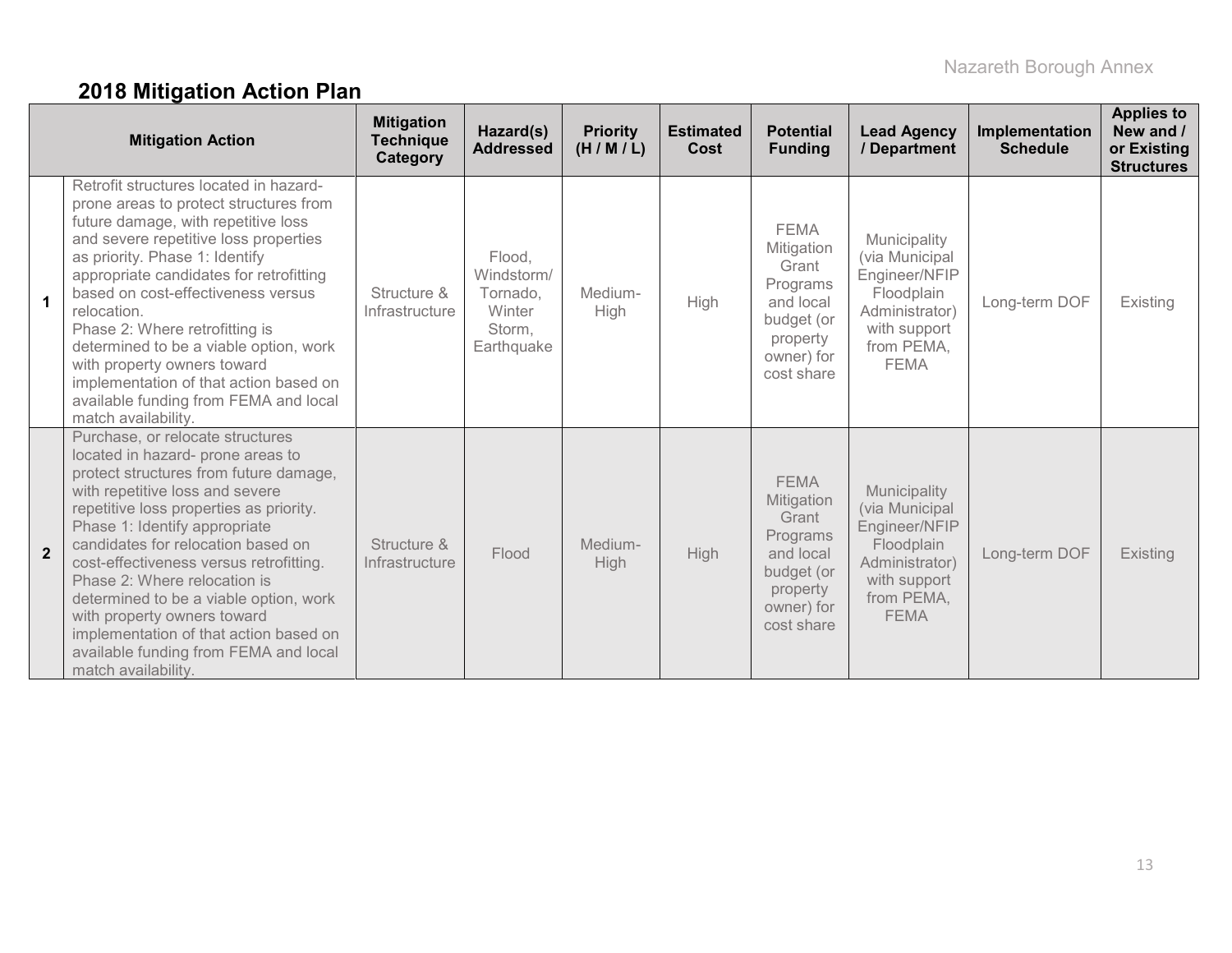|   | <b>Mitigation Action</b>                                                                                                                                                                                                                                                                                                                                                                                                                                                                                                         | <b>Mitigation</b><br><b>Technique</b><br>Category | Hazard(s)<br><b>Addressed</b>                              | <b>Priority</b><br>(H/M/L) | <b>Estimated</b><br>Cost | <b>Potential</b><br><b>Funding</b> | <b>Lead Agency</b><br>/Department                                                                                                | Implementation<br><b>Schedule</b> | <b>Applies to</b><br>New and /<br>or Existing<br><b>Structures</b> |
|---|----------------------------------------------------------------------------------------------------------------------------------------------------------------------------------------------------------------------------------------------------------------------------------------------------------------------------------------------------------------------------------------------------------------------------------------------------------------------------------------------------------------------------------|---------------------------------------------------|------------------------------------------------------------|----------------------------|--------------------------|------------------------------------|----------------------------------------------------------------------------------------------------------------------------------|-----------------------------------|--------------------------------------------------------------------|
| 3 | Maintain compliance with and good<br>standing in the NFIP including adoption<br>and enforcement of floodplain<br>management requirements (e.g.<br>regulating all new and substantially<br>improved construction in Special<br>Hazard Flood Areas), floodplain<br>identification and mapping, and flood<br>insurance outreach to the community.<br>Further, continue to meet and/or<br>exceed the minimum NFIP standards<br>and criteria through the following NFIP-<br>related continued compliance actions<br>identified below. | Local plans<br>ă<br>Regulations                   | Flood.<br>Windstorm/<br>Tornado.<br><b>Winter</b><br>Storm | <b>High</b>                | $Low -$<br>Medium        | Local<br><b>Budget</b>             | Municipality<br>(via Municipal<br>Engineer/NFIP<br>Floodplain<br>Administrator)<br>with support<br>from PEMA,<br><b>ISO FEMA</b> | Ongoing                           | New &<br>Existing                                                  |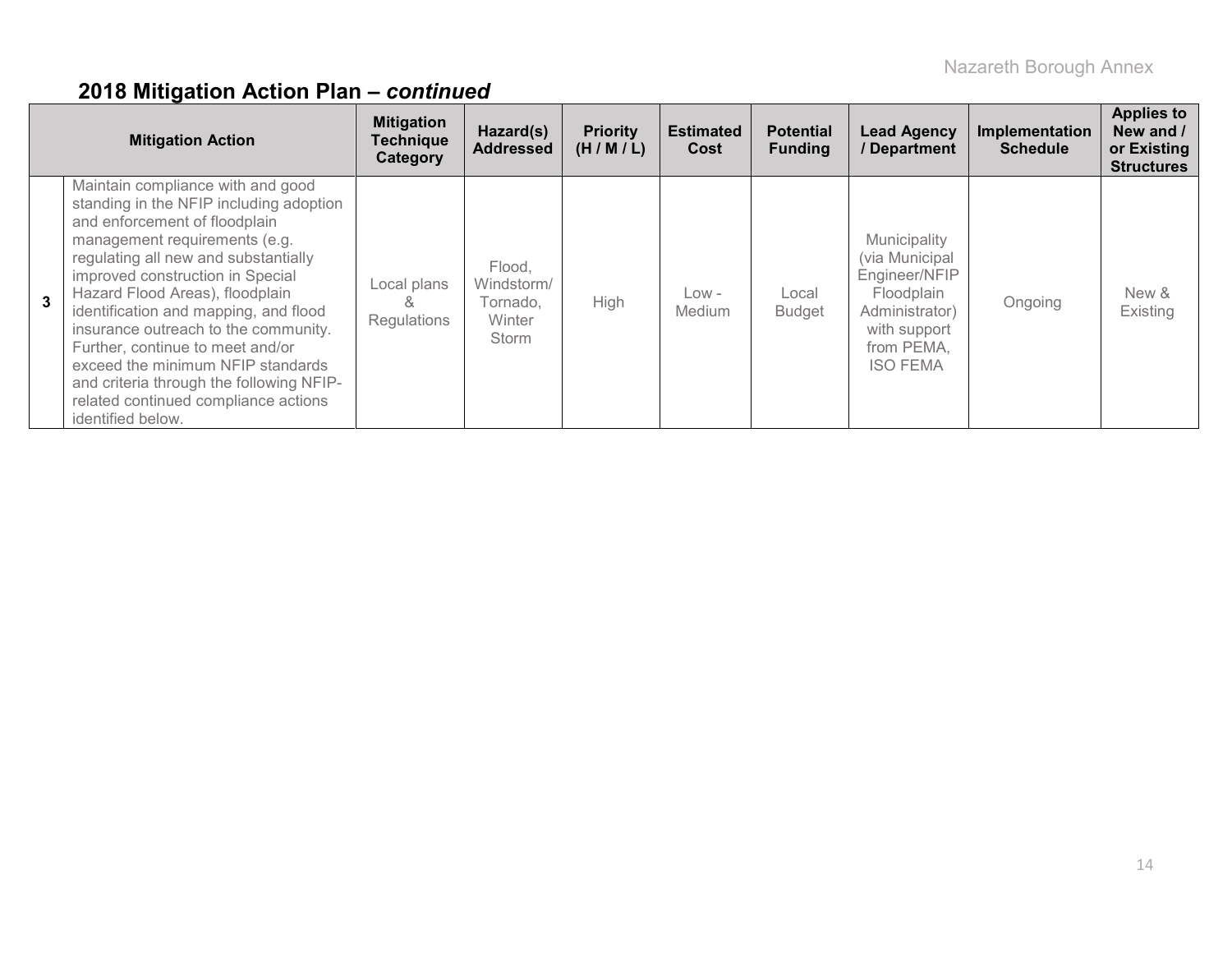|                         | <b>Mitigation Action</b>                                                                                                                                                                                                                                                                                                                                                                                                                                                                                                                                                                                                                                                                                                                                                                                                                                                                                                                                                                                                                                                                     | <b>Mitigation</b><br><b>Technique</b><br>Category | Hazard(s)<br><b>Addressed</b> | <b>Priority</b><br>(H/M/L) | <b>Estimated</b><br>Cost | <b>Potential</b><br><b>Funding</b> | <b>Lead Agency</b><br>/ Department                                       | Implementation<br><b>Schedule</b> | <b>Applies to</b><br>New and /<br>or Existing<br><b>Structures</b> |
|-------------------------|----------------------------------------------------------------------------------------------------------------------------------------------------------------------------------------------------------------------------------------------------------------------------------------------------------------------------------------------------------------------------------------------------------------------------------------------------------------------------------------------------------------------------------------------------------------------------------------------------------------------------------------------------------------------------------------------------------------------------------------------------------------------------------------------------------------------------------------------------------------------------------------------------------------------------------------------------------------------------------------------------------------------------------------------------------------------------------------------|---------------------------------------------------|-------------------------------|----------------------------|--------------------------|------------------------------------|--------------------------------------------------------------------------|-----------------------------------|--------------------------------------------------------------------|
| $\overline{\mathbf{4}}$ | Conduct and facilitate community and<br>public education and outreach for<br>residents and businesses to include,<br>but not be limited to, the following to<br>promote and effect natural hazard risk<br>reduction:<br>- Provide and maintain links to the HMP<br>website, and regularly post notices on<br>the County/municipal homepage(s)<br>referencing the HMP webpages.<br>- Prepare and distribute informational<br>letters to flood vulnerable property<br>owners and neighborhood associations,<br>explaining the availability of mitigation<br>grant funding to mitigate their<br>properties, and instructing them on how<br>they can learn more and implement<br>mitigation.<br>- Use email notification systems and<br>newsletters to better educate the public<br>on flood insurance, the availability of<br>mitigation grant funding, and personal<br>natural hazard risk reduction measures.<br>- Work with neighborhood associations,<br>civic and business groups to<br>disseminate information on flood<br>insurance and the availability of<br>mitigation grant funding. | <b>Education</b><br>& Awareness                   | All<br><b>Hazards</b>         | <b>High</b>                | Low-<br>Medium           | Municipal<br><b>Budget</b>         | Municipality<br>with support<br>from Planning<br>Partners,<br>PEMA, FEMA | Short                             | N/A                                                                |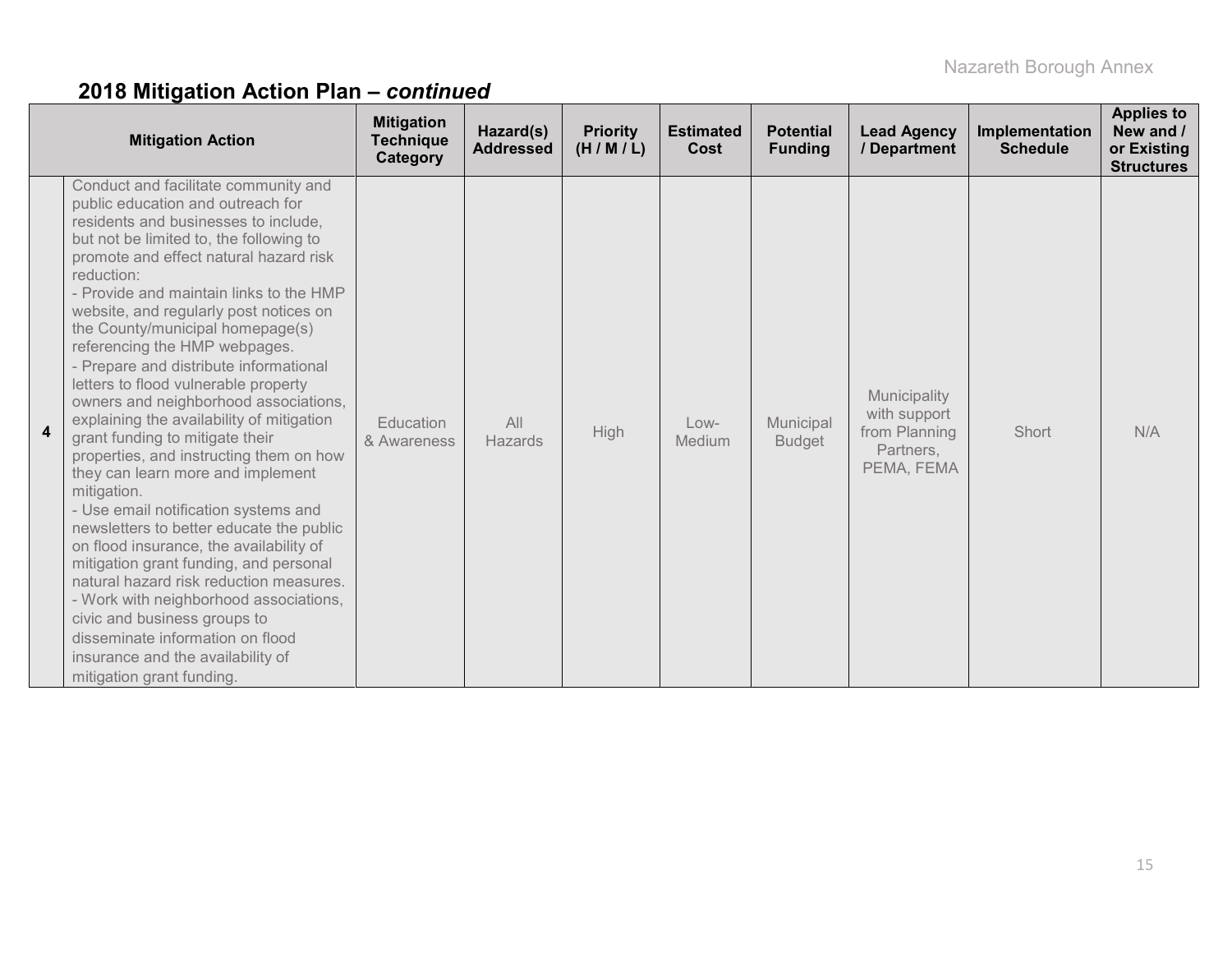|                | <b>Mitigation Action</b>                                                                                                                                                                                                                                                                                                                                                                                     | <b>Mitigation</b><br><b>Technique</b><br>Category | Hazard(s)<br><b>Addressed</b>                              | <b>Priority</b><br>(H/M/L) | <b>Estimated</b><br>Cost | <b>Potential</b><br><b>Funding</b> | <b>Lead Agency</b><br>/ Department                                                                                           | Implementation<br><b>Schedule</b> | <b>Applies to</b><br>New and /<br>or Existing<br><b>Structures</b> |
|----------------|--------------------------------------------------------------------------------------------------------------------------------------------------------------------------------------------------------------------------------------------------------------------------------------------------------------------------------------------------------------------------------------------------------------|---------------------------------------------------|------------------------------------------------------------|----------------------------|--------------------------|------------------------------------|------------------------------------------------------------------------------------------------------------------------------|-----------------------------------|--------------------------------------------------------------------|
| 5 <sup>5</sup> | Begin and/or continue the process to<br>adopt higher regulatory standards to<br>manage flood risk (i.e. increased<br>freeboard, cumulative substantial<br>damage/improvements) and sinkhole<br>risk (e.g. carbonate bedrock<br>standards).                                                                                                                                                                   | Local plans<br>Regulations                        | Flood:<br>Subsidence/<br>Sinkholes                         | High                       | Low                      | Municipal<br><b>Budget</b>         | Municipality<br>(via Municipal<br>Engineer/NFIP<br>Floodplain<br>Administrator)<br>with support<br>from PEMA,<br><b>FEMA</b> | Short                             | New &<br>Existing                                                  |
| $6\phantom{a}$ | Have designated NFIP Floodplain<br>Administrator (FPA) become a Certified<br>Floodplain Manager through the<br>ASFPM and/or pursue relevant<br>continuing education training such as<br><b>FEMA Benefit-Cost Analysis.</b>                                                                                                                                                                                   | Local plans<br>&<br>Regulations                   | Flood,<br>Windstorm/<br>Tornado.<br>Winter<br><b>Storm</b> | High                       | Low                      | Municipal<br><b>Budget</b>         | <b>NFIP</b><br>Floodplain<br>Administrator                                                                                   | Short (DOF)                       | N/A                                                                |
| 7 <sup>7</sup> | Participate in the Community Rating<br>System (CRS) to further manage flood<br>risk and reduce flood insurance<br>premiums for NFIP policyholders. This<br>shall start with the submission to<br>FEMA-DHS of a Letter of Intent to join<br>CRS, followed by the completion and<br>submission of an application to the<br>program once the community's current<br>compliance with the NFIP is<br>established. | Local plans<br>&<br>Regulations                   | Flood,<br>Windstorm/<br>Tornado,<br>Winter<br><b>Storm</b> | Medium                     | Low                      | Municipal<br><b>Budget</b>         | <b>NFIP</b><br>Floodplain<br>Administrator<br>with support<br>from PADEP,<br>PEMA, FEMA                                      | Short (year 1)                    | N/A                                                                |
| 8              | Obtain and archive elevation<br>certificates for NFIP compliance.                                                                                                                                                                                                                                                                                                                                            | Local plans<br>&<br>Regulations                   | Flood,<br>Windstorm/<br>Tornado,<br>Winter<br>Storm        | High                       | Low                      | Local<br><b>Budget</b>             | <b>NFIP</b><br>Floodplain<br>Administrator                                                                                   | On-going                          | N/A                                                                |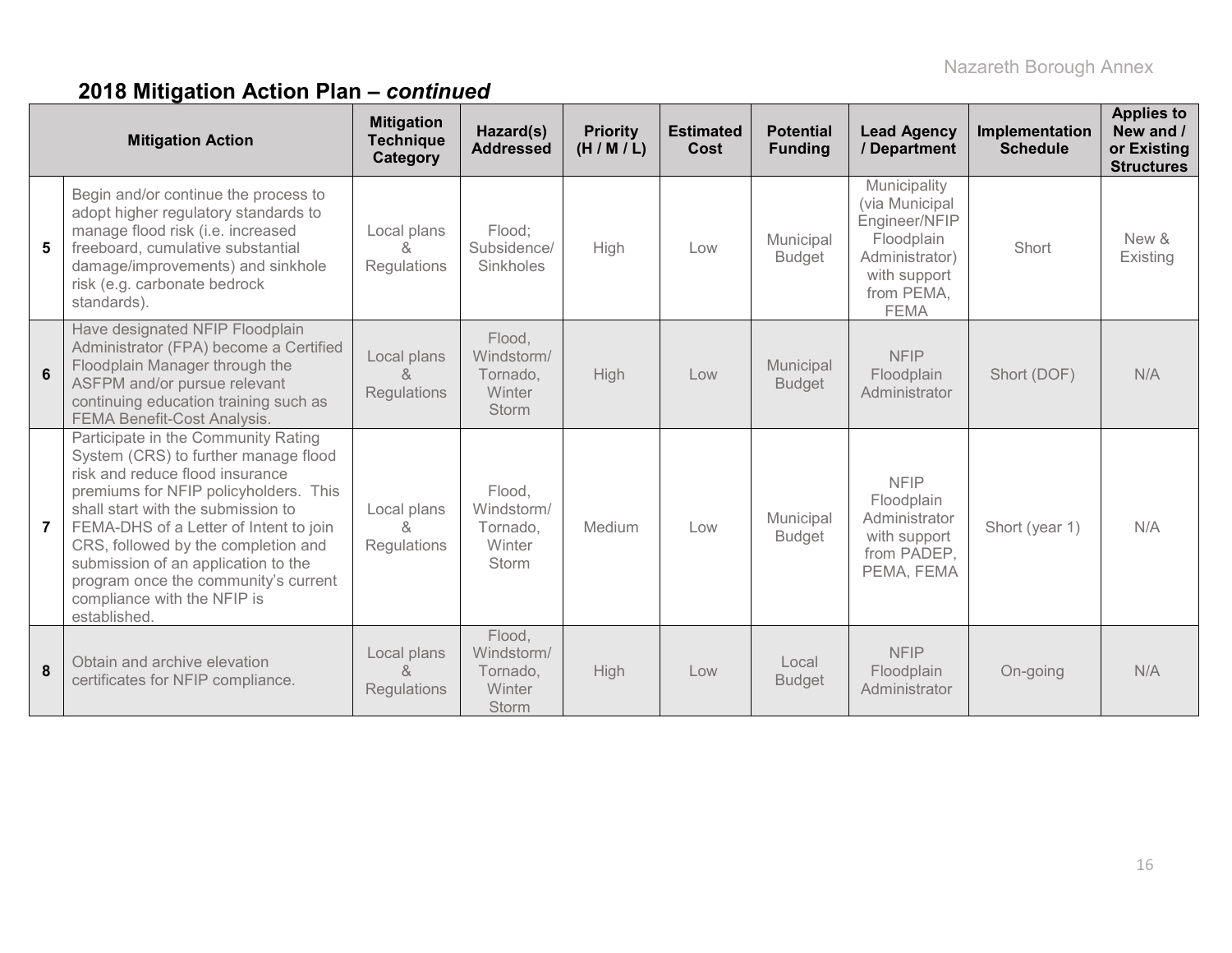|    | <b>Mitigation Action</b>                                                                                                                                                                                                                                                          | <b>Mitigation</b><br><b>Technique</b><br>Category | Hazard(s)<br><b>Addressed</b> | <b>Priority</b><br>(H/M/L) | <b>Estimated</b><br>Cost                  | <b>Potential</b><br><b>Funding</b>                                                                    | <b>Lead Agency</b><br>/ Department                                                                                                                                        | Implementation<br><b>Schedule</b> | <b>Applies to</b><br>New and /<br>or Existing<br><b>Structures</b> |
|----|-----------------------------------------------------------------------------------------------------------------------------------------------------------------------------------------------------------------------------------------------------------------------------------|---------------------------------------------------|-------------------------------|----------------------------|-------------------------------------------|-------------------------------------------------------------------------------------------------------|---------------------------------------------------------------------------------------------------------------------------------------------------------------------------|-----------------------------------|--------------------------------------------------------------------|
| 9  | Continue to support the<br>implementation, monitoring,<br>maintenance, and updating of this<br>Plan, as defined in Section 7.0                                                                                                                                                    | All<br>Categories                                 | All Hazards                   | High                       | $Low -$<br>High (for<br>5-year<br>update) | Local<br>Budget,<br>possibly<br><b>FEMA</b><br>Mitigation<br>Grant<br>Funding for<br>5-year<br>update | Municipality<br>(via mitigation<br>planning point<br>of contacts)<br>with support<br>from Planning<br>Partners<br>(through their<br>Points of<br>Contact),<br><b>PEMA</b> | Ongoing                           | New &<br>Existing                                                  |
| 10 | Complete the ongoing updates of the<br><b>Comprehensive Emergency</b><br><b>Management Plans</b>                                                                                                                                                                                  | Local plans<br>$\alpha$<br><b>Regulations</b>     | All Hazards                   | High                       | Low                                       | Local<br><b>Budget</b>                                                                                | Municipality<br>with support<br>from PEMA                                                                                                                                 | Ongoing                           | New &<br>Existing                                                  |
| 11 | Create/enhance/maintain mutual aid<br>agreements with neighboring<br>communities for continuity of<br>operations.                                                                                                                                                                 | All<br>Categories                                 | All Hazards                   | High                       | Low                                       | Local<br><b>Budget</b>                                                                                | Municipality<br>with support<br>from<br>surrounding<br>municipalities<br>and County                                                                                       | Ongoing                           | New &<br>Existing                                                  |
| 12 | Develop and maintain capabilities to<br>process FEMA/PEMA paperwork after<br>disasters; qualified damage<br>assessment personnel - Improve post-<br>disaster capabilities - damage<br>assessment; FEMA/PEMA paperwork<br>compilation, submissions, record-<br>keeping.            | Education &<br>Awareness                          | All Hazards                   | Medium                     | Medium                                    | Local<br>budget                                                                                       | Municipality<br>with support<br>from County,<br>PEMA, FEMA                                                                                                                | Short                             | N/A                                                                |
| 13 | Work with regional agencies (i.e.<br>County and PEMA) to help develop<br>damage assessment capabilities at the<br>local level through such things as<br>training programs, certification of<br>qualified individuals (e.g.<br>code officials, floodplain managers,<br>engineers). | Education &<br>Awareness                          | All Hazards                   | Medium                     | Medium                                    | Local<br>budget,<br><b>FEMA</b><br>HMA grant<br>programs                                              | Municipality<br>with support<br>from County,<br><b>PEMA</b>                                                                                                               | Short - Long-<br>term DOF         | N/A                                                                |